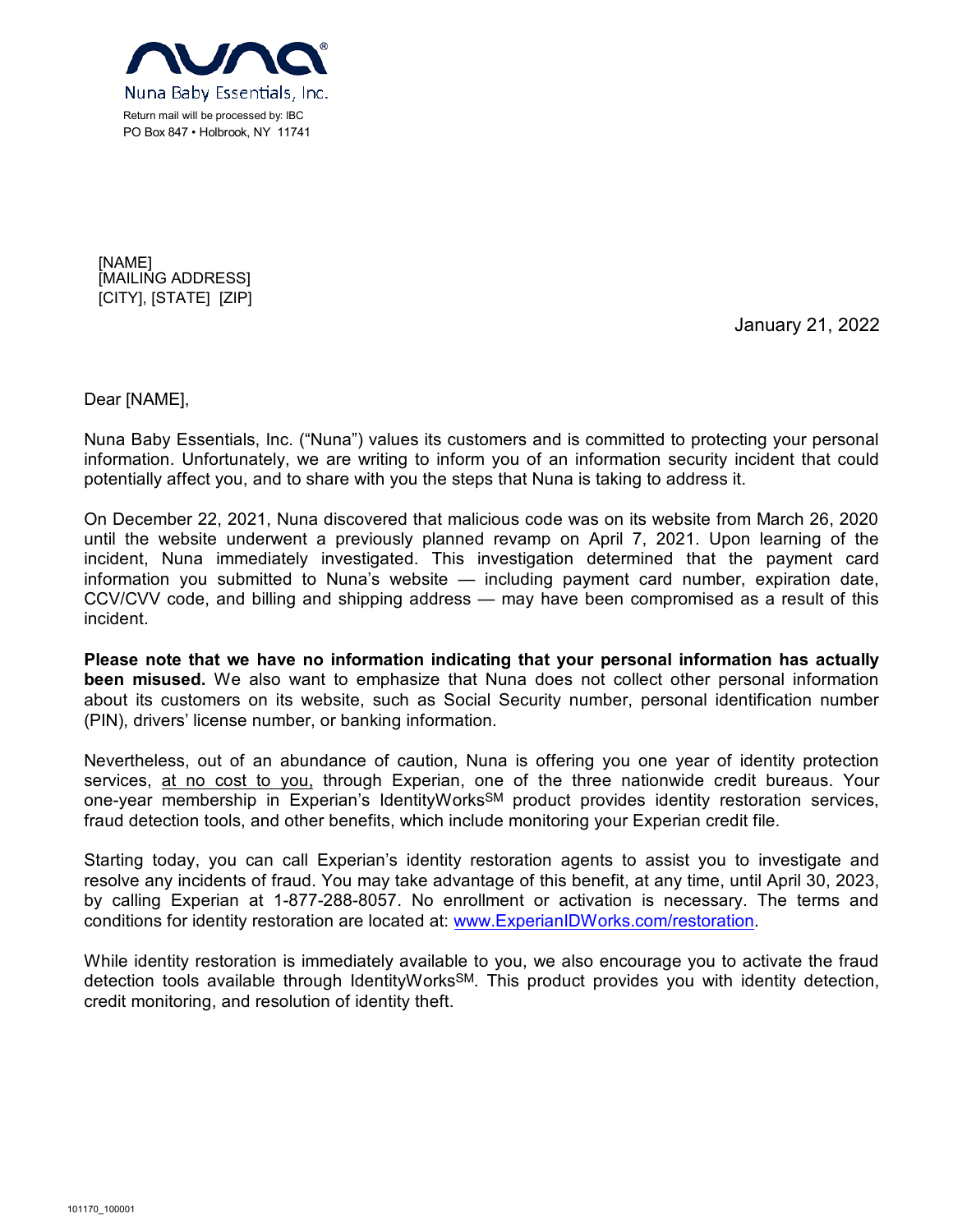If you wish to enroll in IdentityWorks<sup>SM</sup>, you will need to do the following:

- **1. Visit** the IdentityWorksSM web site: https://www.experianidworks.com/credit or call 1-877-288-8057 to enroll and provide Engagement Number **[Number]**.
- **2. PROVIDE** your Activation Code: **[Activation Code]**.

Enrollment Deadline: **April 30, 2022** (your Activation Code will not work after this date).

If you have any questions concerning IdentityWorks<sup>SM</sup>, or if you prefer to enroll by telephone for delivery of your membership via US mail, please call Experian at **1-877-288-8057**. Be prepared to provide Engagement Number **[Number]** as proof of eligibility for the identity protection product by Experian.

In addition to the offer of IdentityWorks<sup>SM</sup>, we have included with this letter additional information on steps you can take to protect the security of your personal information. We urge you to review this information carefully.

Nuna takes seriously both the security of your payment card information and this incident, and as such, please be assured that Nuna is taking steps to prevent a recurrence. We are in the process of reviewing our already robust information security safeguards to identify ways to enhance them. We also have reported this incident to law enforcement and will cooperate with their investigations.

Nuna sincerely apologizes for this incident and regrets any inconvenience it may cause you. Should you have any questions or concerns regarding this incident, please do not hesitate to contact us at (855) 686-2891.

Sincerely,<br>nothant Same

Nate Saint President Nuna Baby Essentials, Inc.

NUNA-ADT-VER1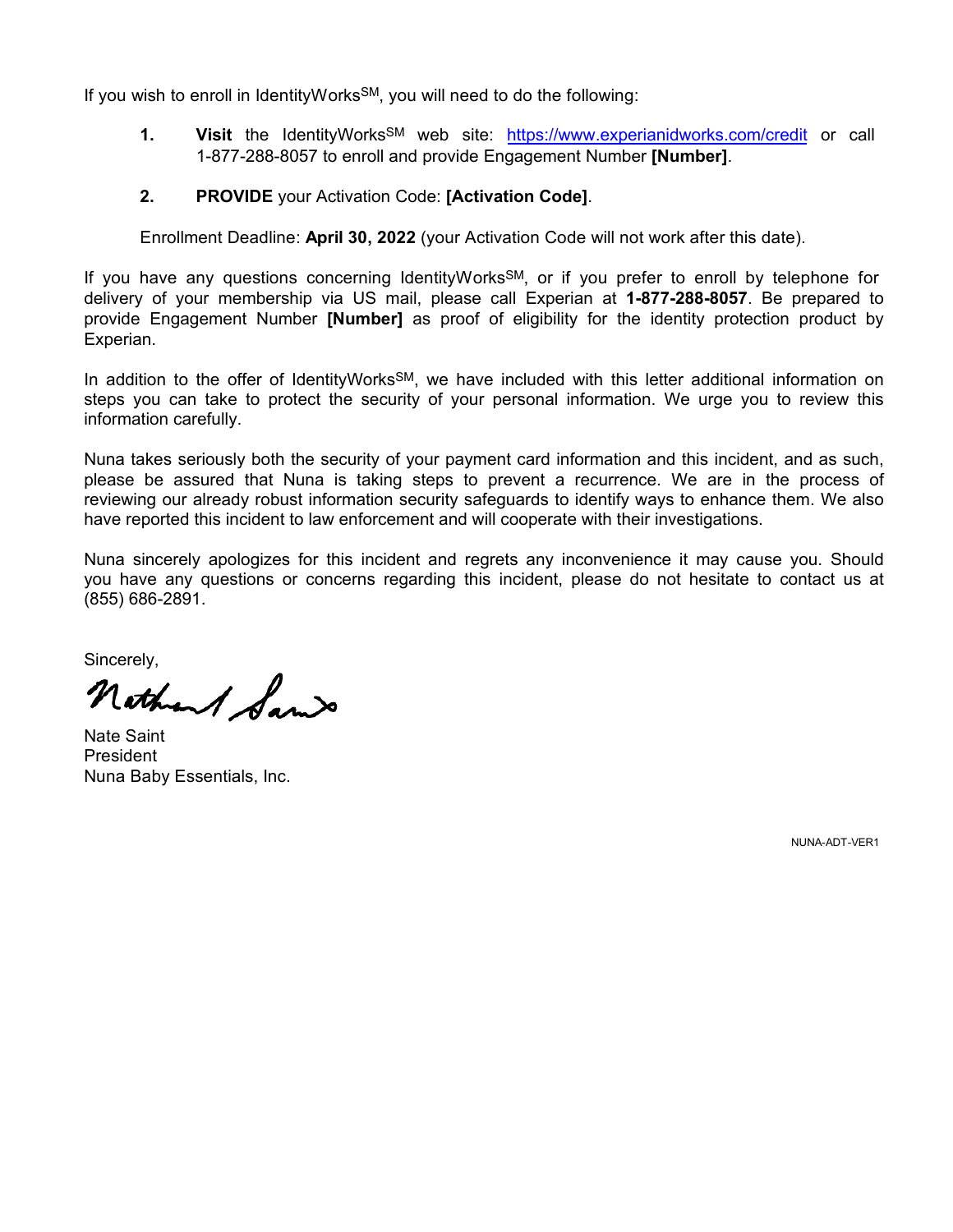## **Steps To Protect The Security Of Your Personal Information**

By taking the following steps, you can help reduce the risk that your personal information may be misused.

**1**. **Enroll in IdentityWorksSM.** You must personally activate identity monitoring for it to be effective. The notice letter contains instructions and information on how to activate your IdentityWorks<sup>SM</sup> membership. Experian's IdentityWorksSM product will provide the following:

- **Experian credit report at signup**: See what information is associated with your credit file. Daily credit reports are available for online members only<sup>1</sup>.
- **Credit Monitoring**: Actively monitors your credit files at Experian for indicators of fraud.
- **Identity Restoration**: Identity restoration specialists are immediately available to help you address credit and non-credit related fraud.
- **Experian IdentityWorksSM ExtendCARE**: You will receive the same high level of identity restoration support even after your IdentityWorksSM membership expires.
- **\$1 Million Identity Theft Insurance**2: Provides coverage for certain costs and unauthorized electronic fund transfers.

Please direct questions about the IdentityWorks<sup>SM</sup> product to Experian. A credit card is not required for enrollment in IdentityWorksSM. Enrollment in IdentityWorksSM will not affect your credit score. The Terms and Conditions for this offer are located at www.ExperianIDWorks.com/restoration.

**2. Review your credit reports.** You can receive free credit reports by placing a fraud alert. Under federal law, you also are entitled every 12 months to one free copy of your credit report from each of the three national credit bureaus. To obtain a free annual credit report, go to www.annualcreditreport.com or call 1-877-322-8228. You may wish to stagger your requests so that you receive a free report from one of the three credit bureaus every four months. Errors in this information may be signs of possible identity theft. You should notify the consumer reporting agencies of any inaccuracies in your report, whether due to error or fraud, as soon as possible so the information can be investigated and, if found to be in error, corrected.

**3. Review your account statements.** You should carefully review for suspicious activity the statements that you receive from credit card companies, banks, utilities, and other services.

**4. Remain vigilant and respond to suspicious activity.** If you receive an e-mail or mail alert from Experian, contact an IdentityWorks<sup>SM</sup> identity resolution agent toll-free at 1-877-288-8057 or visit www.ExperianIDWorks.com/restoration for additional information. If you notice suspicious activity on an account statement, for example a purchase you did not make or an account you did not open, report it to your payment card company or merchant. You can use the number on the card to report fraudulent activity to the payment card company. You should also consider reporting such activity to Nuna, your local police department, your state's attorney general, and the Federal Trade Commission.

——————————————————

 $1$  Offline members will be eligible to call for additional reports quarterly after enrolling.

<sup>&</sup>lt;sup>2</sup> The Identity Theft Insurance is underwritten and administered by American Bankers Insurance Company of Florida, an Assurant company. Please refer to the actual policies for terms, conditions, and exclusions of coverage. Coverage may not be available in all jurisdictions.